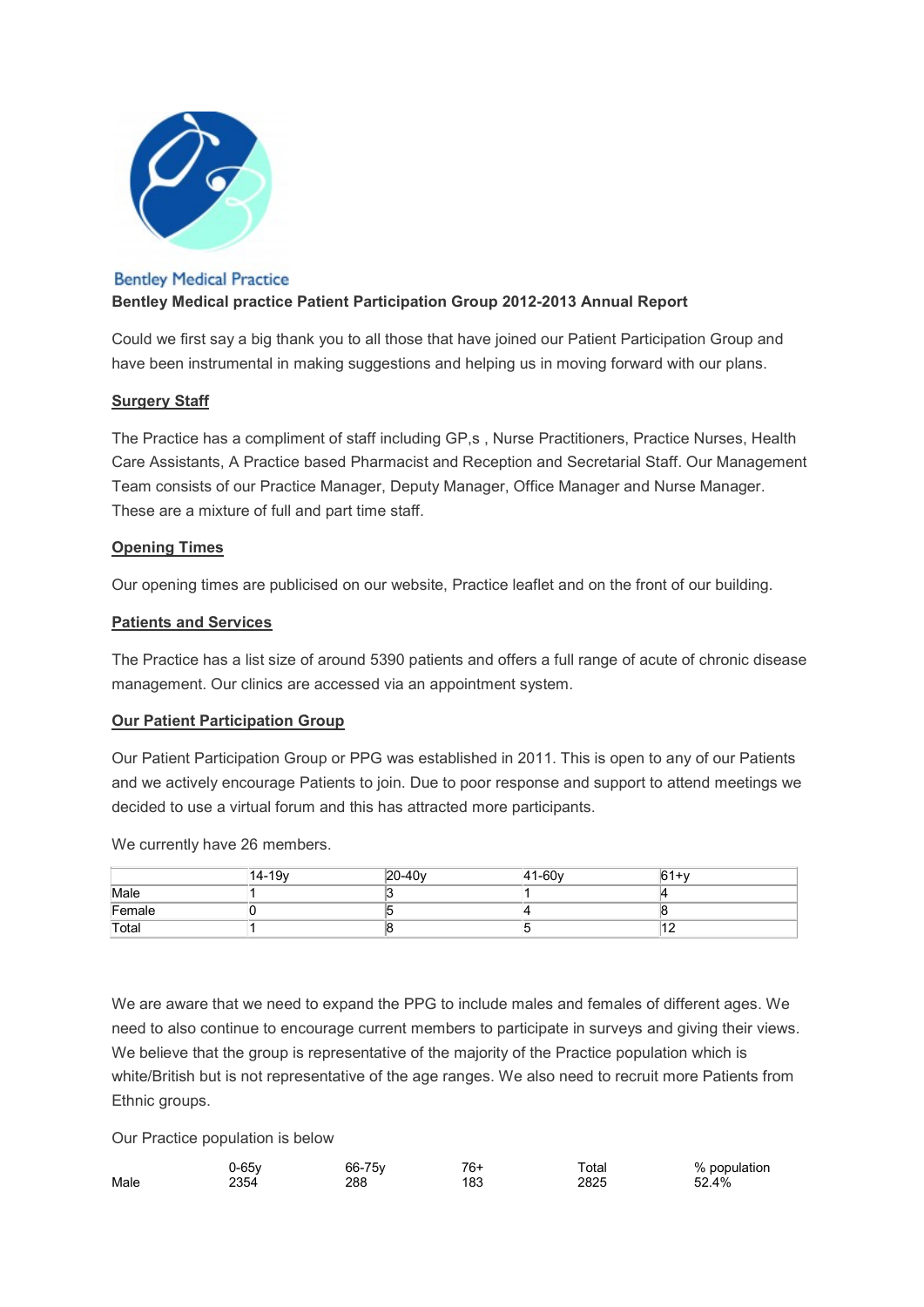| Female | 2068 | 259 | 236 | 2563 | 47.6 |
|--------|------|-----|-----|------|------|
| Total  | 4422 | 547 | 419 | 5388 | 100% |

We publicise the Group via Practice Posters, plasma screens in the waiting area and our Practice website, Prescription messages and Reception staff asking Patients if they were interested and handing out data forms to those that were interested

Our Nurse Practitioners and GPs also invite people to leave their details with Reception so we can contact them

One of our Nurse Practitioners has also spoken to Care Home Managers to see if anyone had an interest

The practice is keen to involve patients in decisions about business development and service expansion and would be keen to encourage new members to join us.

Our action plan for 2011 to 2012 was as detailed below

To attract greater participation in the group and reach a wider range of ages, ethnic minorities and to better reflect the social make up of our registered patients.-ongoing

Develop an action plan to set up future objectives and timescales.-achieved

To collect email addresses for all members where possible to allow easier communication between the group.-ongoing

To develop a plan for the group which reflects the aims and objectives of the group and sets these out in an understandable form-ongoing

Arrange distribution of surveys to improve patient participation and feedback via use of notice boards in surgery and email addresses for group members-ongoing

Review survey results and act upon them alongside the Practice-ongoing

Our Nurse Practitioner who currently organises the surveys and feedback emails or writes to Our Group on a regular basis to organise future surveys and ask for ideas for the future. This enable s all members to provide feedback on the findings of our surveys and reach agreement around implementing any changes.

Unfortunately in 2012/2013,we still have a poor response to any surveys and emails we send to the group but we hope to continue growing and encourage the Patients to take over control of this group with input from ourselves.

To date as a result of the PPG input we have rearranged Nurse Practitioner (NP) appointments to include the facility for telephone consultations, raised awareness around the Role of the NP and how to access their appointments.

We are continuing with our current weekend opening hours.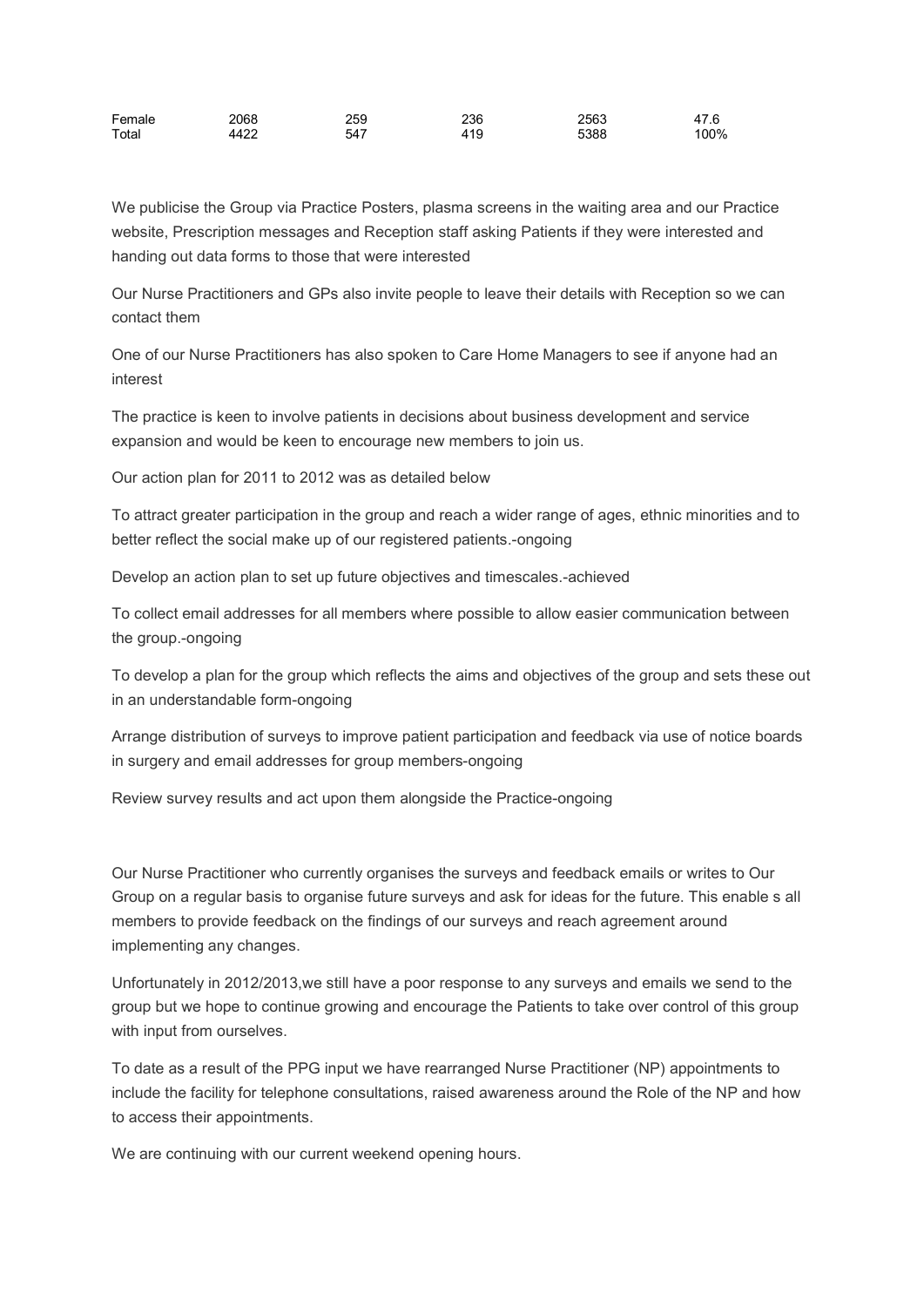# Priorities in service provision 2012/2013

#### Your main priority was our Appointment system

In 2012 you told us that one of the areas we needed to look at was our appointment systems and this has led to the introduction of a Rapid Access Telephone System.

The telephone rapid access system appears to be working well and the majority of people that have used it are happy with it and pleased with the service that they received. Our survey results are available on request but have been shared with our PPG and discussed. I have summarised these below.

From the recent changes that you suggested to our appointment system we received 12 responses to our questionnaire.

Of the 12 responses 100% of you were aware of the new system and 83.3% of people had experience of using the system.

70 % of respondents had found the system very easy to use and 87.5% were happy with the time it had taken for a Clinician to call them back and take some action and the majority received a call back within 2 hours of initially ringing.

88.8% were happy with the outcome of the call and felt that there problems had been handled fully.

#### You also felt that a priority this year is privacy at the reception desk area

We have asked our Reception Manager to put a notice up in the reception area advising patients that if they wish to speak in private to let our staff know and we can arrange to do this. We are also adding this to our message screen on the large TV set.

Unfortunately in the building generally there seems to be a problem with the design of the desk area and lack of privacy. We have highlighted this to the building managers and there appears to be no suitable remedy other than asking staff as above for privacy.

#### A further priority is the handling of results from laboratory samples

You felt that not enough information is given by the administrative staff when a result has been marled satisfactory by a clinician. In terms of the results, we have spoken about this as a team in recent meetings and the clinicians are all trying to be more specific when commenting on results as we understand that it can cause concern using the word satisfactory.

# The future service development.

We have emailed our PPG and We have summarised these below. A full copy of the Emails can be requested for information. Once again this communication received a poor response. Only 3 of our PPG responded with any suggestions.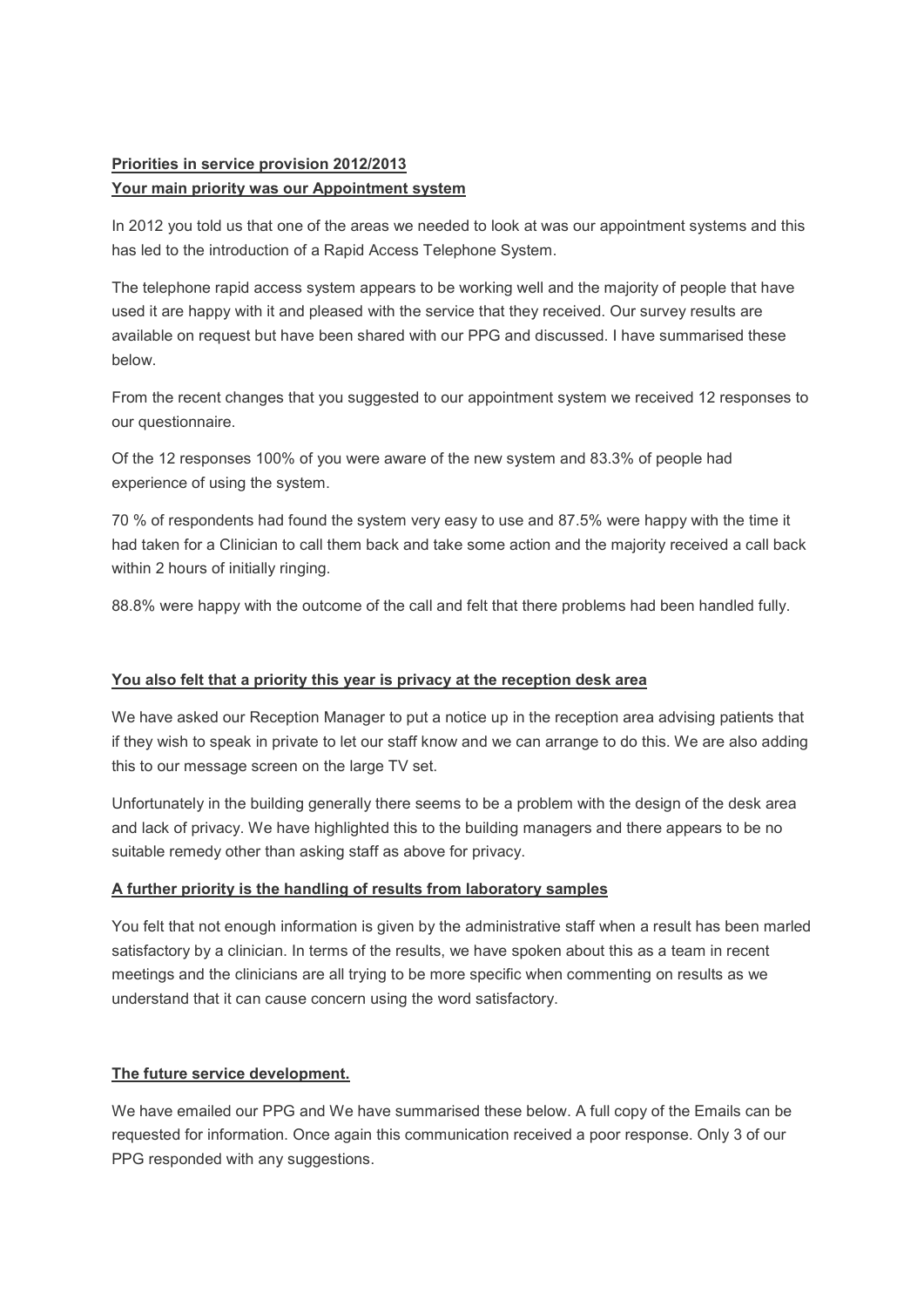As a practice we have had difficulty recruiting new members to our Patient Group and would be keen for you to give our details to others that you know are registered with the Practice and may be interested in having their voice heard.

We need to ask our Patients what areas they would like us to look at as a Practice and how we are doing so we can work toward improving our services.

We would be grateful for any ideas that you have e.g. waiting times, baby clinics. Asthma clinics and so on. If you can think of anything please let us know then we can prioritise any concerns.

The Surgery wishes to thank the PPG members involved for their participation and we hope to continue strengthening membership to allow a more productive Group.

1. We have asked our Patient Group in previous surveys about the use of telephone consultations and at that time 80% of the group that responded were keen to try it and some had experience of telephone reviews already. Our new system is called Rapid Access and this ensures that all requests for an appointment are processed quickly and efficiently by clinicians ( a Gp or Nurse Practitioner). We changed the appointment system because evidence has shown that 80% of patient concerns can be dealt with effectively over the telephone.This allows us to deal with as many of a patients concerns on the same day as possible. Are you aware that this new system was in place?

|                                                                              | answered question | 12               |
|------------------------------------------------------------------------------|-------------------|------------------|
|                                                                              | skipped question  | $\boldsymbol{0}$ |
|                                                                              | <b>Response</b>   | <b>Response</b>  |
|                                                                              | <b>Percent</b>    | Count            |
| yes                                                                          | 100.0%            | 12               |
|                                                                              | 0.0%              | $\mathbf 0$      |
| no<br>2. If you were aware, have you had any experience of using the system? |                   |                  |
|                                                                              | answered question | 12               |
|                                                                              | skipped question  | $\bf{0}$         |
|                                                                              | <b>Response</b>   | <b>Response</b>  |
|                                                                              | <b>Percent</b>    | Count            |
| yes                                                                          | 83.3%             | 10               |
| no                                                                           | 16.7%             | $\overline{2}$   |
|                                                                              | 0.0%              | $\mathbf 0$      |
| unsure<br>3. If you have used the service how easy did you find it to use?   |                   |                  |
|                                                                              | answered question | 10               |
|                                                                              | skipped question  | $\overline{2}$   |
|                                                                              | <b>Response</b>   | <b>Response</b>  |
|                                                                              | <b>Percent</b>    | Count            |
| very easy                                                                    | 70.0%             | $\overline{7}$   |
| easy                                                                         | 20.0%             | $\overline{2}$   |
|                                                                              |                   |                  |
| not very easy                                                                | 10.0%             | 1                |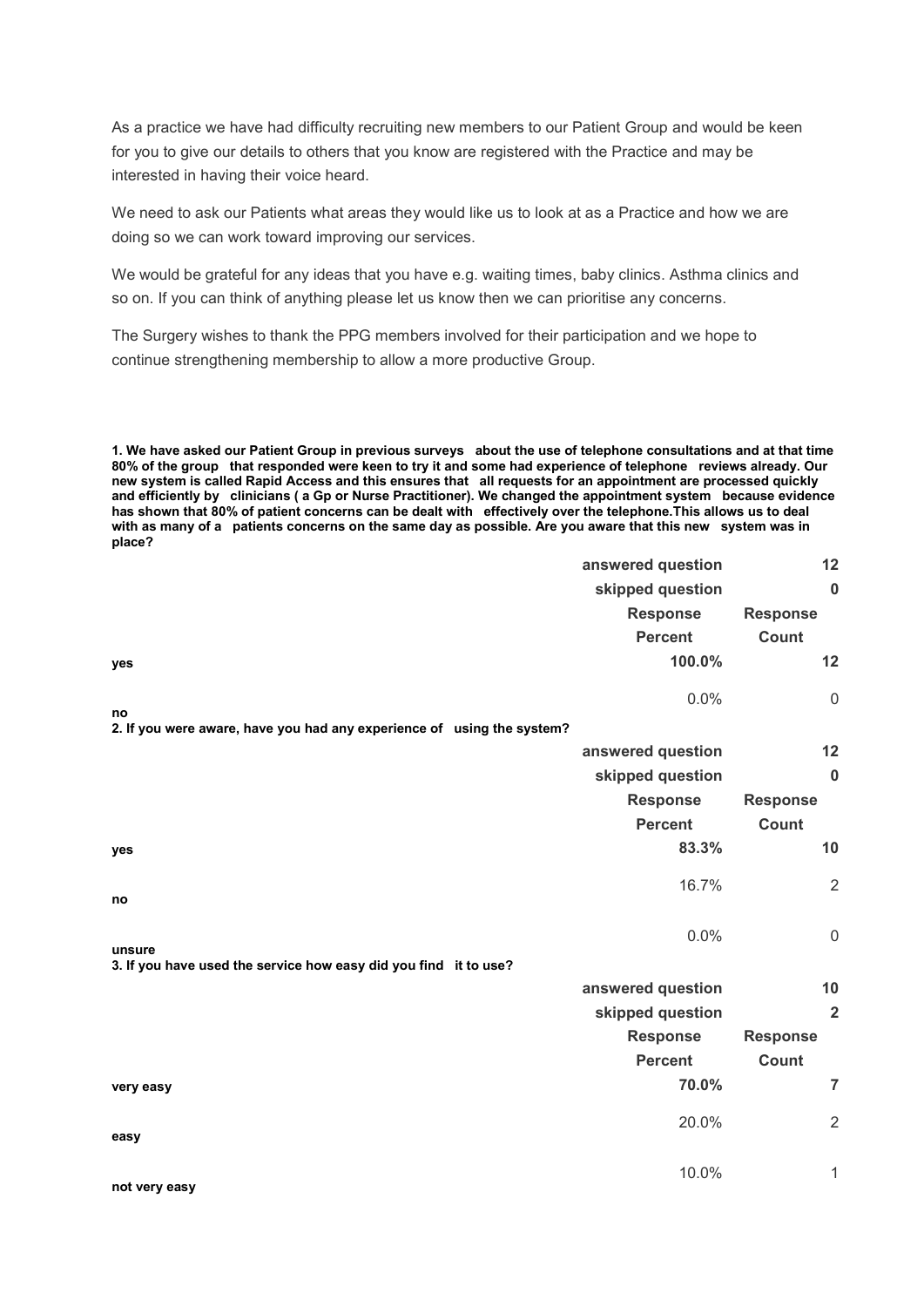|                                                                                          | Other (please specify) | $\mathbf 0$             |
|------------------------------------------------------------------------------------------|------------------------|-------------------------|
| 4. Did you find that the time taken to reply to your call was within an acceptable time? |                        |                         |
|                                                                                          | answered question      | 8                       |
|                                                                                          | skipped question       | $\overline{\mathbf{4}}$ |
|                                                                                          | <b>Response</b>        | <b>Response</b>         |
|                                                                                          | <b>Percent</b>         | <b>Count</b>            |
| yes                                                                                      | 87.5%                  | $\overline{7}$          |
|                                                                                          | 12.5%                  | $\mathbf{1}$            |
| no                                                                                       |                        |                         |
|                                                                                          | 0.0%                   | $\mathbf 0$             |
| unsure                                                                                   |                        |                         |
|                                                                                          | Other (please specify) | $\mathbf{1}$            |
| 5. how long did it take for a clinician to return your call?                             |                        |                         |
|                                                                                          | answered question      | 8                       |
|                                                                                          | skipped question       | $\overline{\mathbf{4}}$ |
|                                                                                          | <b>Response</b>        | <b>Response</b>         |
|                                                                                          | <b>Percent</b>         | Count                   |
| within 1 hour                                                                            | 50.0%                  | $\overline{\mathbf{4}}$ |
|                                                                                          |                        |                         |
| within 2 hours                                                                           | 37.5%                  | 3                       |
|                                                                                          | 12.5%                  | $\mathbf{1}$            |
| within 3 hours                                                                           |                        |                         |
|                                                                                          | Other (please specify) | $\overline{2}$          |
|                                                                                          |                        |                         |
| 6. Did you have any problems with the telephone call?                                    | answered question      | 10                      |
|                                                                                          | skipped question       | $\overline{2}$          |
|                                                                                          | <b>Response</b>        | <b>Response</b>         |
|                                                                                          | <b>Percent</b>         | Count                   |
|                                                                                          |                        |                         |
| yes                                                                                      | 10.0%                  | 1                       |
| no                                                                                       | 90.0%                  | 9                       |
|                                                                                          |                        |                         |
|                                                                                          | Other (please specify) | 1                       |
| 7. Where you offered an appointment to come in to surgery to be seen due to the call?    |                        |                         |
|                                                                                          | answered question      | 10                      |
|                                                                                          | skipped question       | $\overline{2}$          |
|                                                                                          | <b>Response</b>        | <b>Response</b>         |
|                                                                                          | <b>Percent</b>         | Count                   |
| yes                                                                                      | 70.0%                  | 7                       |
|                                                                                          | 30.0%                  | 3                       |
| no                                                                                       |                        |                         |